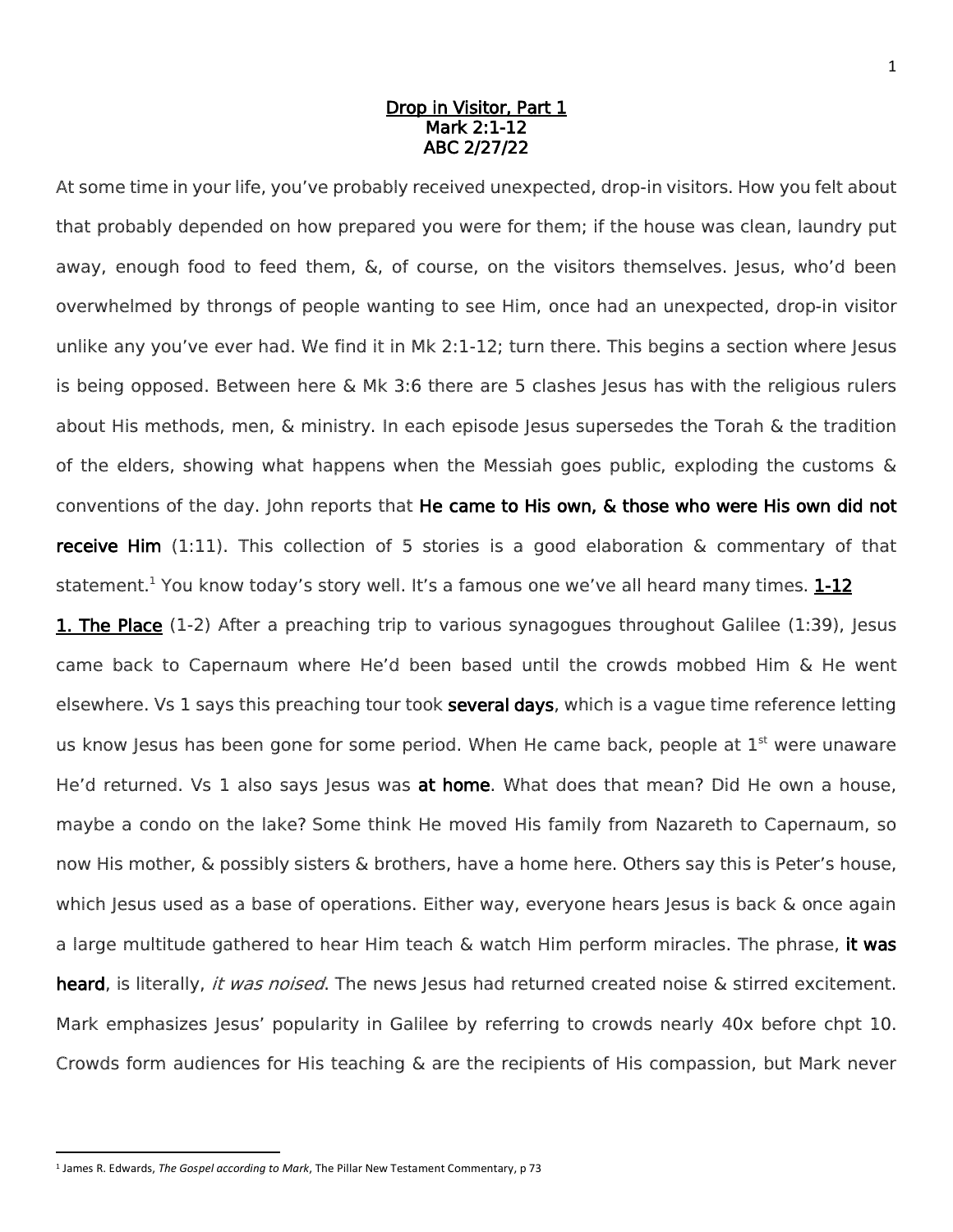describes crowds turning to Jesus in repentance  $\&$  belief as the gospel requires (1:15).<sup>2</sup> Notice again what Jesus is doing. He's about the business He knew was most important. As we'd expect, & is customary so far, the end of vs 2 tells us, **He was speaking the word to them.** Once again, His emphasis is on His message not on His miracles. This **speaking** isn't preaching as we know it but simply Jesus talking about God's Word. Wouldn't you have loved to have been there? The Living Word is speaking the written Word & explaining it. Remember, this is one reason why He came. His focus wasn't on miracles, healings, & supernatural experiences. His focus was on proclaiming the Word. Mark has already made this very clear (1:14-15, 21-22, 27, 38). Many people have gathered together, so that there was no longer room, not even near the door (2). When the residents of Capernaum heard Jesus was back, they all came over. Remember, His teaching with authority amazed them & His healing ability was thrilling. It's also possible they'd heard some religious leaders were in town to check up on Jesus  $\&$  wanted to know what they thought. Vs 6 tells us the scribes were present & Luke makes it clear the Pharisees from all over Israel had come as well (5:17). These religious leaders considered themselves to be the most holy of all Jews, but their holiness was only external & superficial (Mt 23:28). It consisted mostly of keeping their own manmade rules & regulations they'd added to God's law (Mt 15:2–9).<sup>3</sup> Along with the scribes & Pharisees, so many people had showed up, there was no longer room inside.  $\&$  as others kept coming, you couldn't even get near the **door**. So here is Jesus in this home crammed with people & religious leaders, speaking God's Word. Now for the unexpected visitor.

## 2. The Paralytic 3-4

 $\overline{\phantom{a}}$ 

The account moves from the curious crowd of spectators to focus on a paralytic, carried by four men. His condition had made him dependent on others. Unlike lepers (1:40–45), those who suffered from paralysis weren't shunned by Jewish society. But, because disease & disability were assumed to be the consequence of sin, this man was probably looked down on by many. The crowd was so large that the door to the house was blocked. To get this man to Jesus, his friends carried him up

<sup>2</sup> James R. Edwards, *The Gospel according to Mark*, The Pillar New Testament Commentary, p 74

<sup>3</sup> John MacArthur, *Mark 1–8*, MacArthur New Testament Commentary, pp 99–100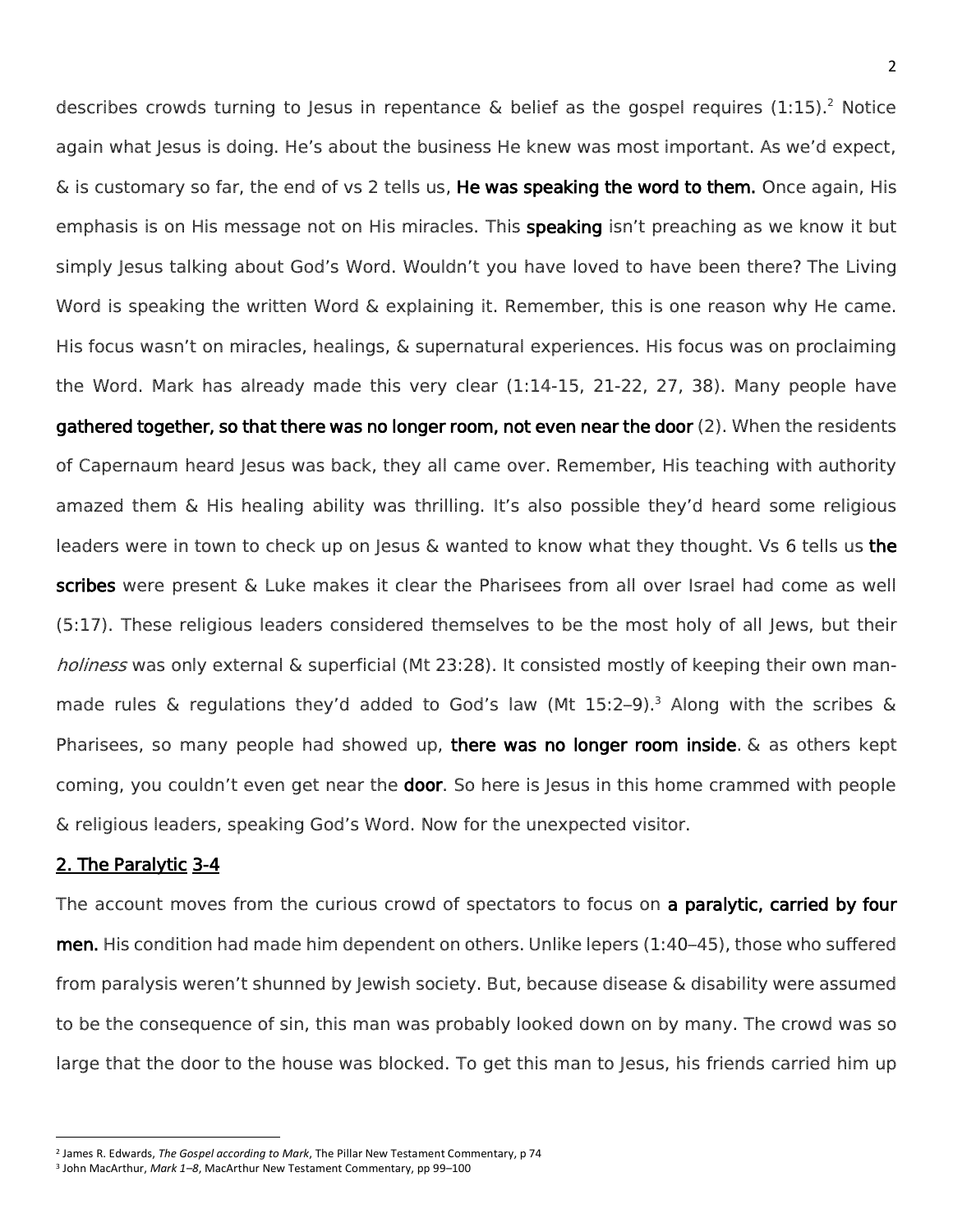the stairs to the roof, & began breaking through the roof so they could let him down to Jesus. Houses then were normally one-story with a flat roof. Roofs were constructed of beams laid across & resting on the walls of the house. Between the beams were interlaced sticks & reeds & within these was woven a kind of thatch. On top of the thatch lay several inches of mud. The mud was then packed down until it was hard & stable. Stairs outside the building led up to the roof, which was the place where people would go for fresh air, something like a deck or patio today. As Mark tells us, when they had dug an opening, they let down the pallet on which the paralytic was lying (4). It's amazing how determined these men were to bring their friend to Jesus. They didn't let the crowds defeat them, they damaged someone's roof, & they interrupted Jesus' teaching to get him there. These 4 men are on a mission to bring their friend to Jesus. I don't know about you, but I want to know the backstory. How was this guy paralyzed? Birth defect? Spinal cord injury? Degenerative disease? How long has he been paralyzed? How did he live? We don't know. But we see these 4 guys trying to get through an impassible crowd to the door of the house where Jesus was teaching (Lk 5:18), while carrying a litter with a paralyzed man. Look at the 1<sup>st</sup> 2 words of vs 4. Mark says, being unable. They were continually trying to get through, but couldn't. People weren't giving up their spot. They tried every way they could but the throng of people was too large, too packed, & too immovable (Lk 5:18). Then one of them came up with a brilliant idea. They must have gone up the stairs on the outside of the house & got on the roof. Refusing to give up, they concocted a creative plan for reaching Jesus. As Luke explains, Not finding any way to bring him in because of the crowd, they went up on the roof & let him down through the tiles with his stretcher, into the middle *of the crowd*, in front of Jesus (5:19). Or as Mark tells us, once there, they removed the roof above Jesus;  $\&$  when they had dug an opening, they let down the pallet on which the paralytic was lying (4). Don't you love these guys? We're going to get our friend to Jesus. He can heal our friend, so if you aren't going to let us in the door, we'll find another way. They literally unroofed the roof. It wasn't merely lifting a few shingles off. This was a process. Ever wonder what was going on in the room below them as they did this? What did people think was happening? Did Jesus keep teaching? Were the scribes irritated at the dust falling on them? If it was Peter's house,

3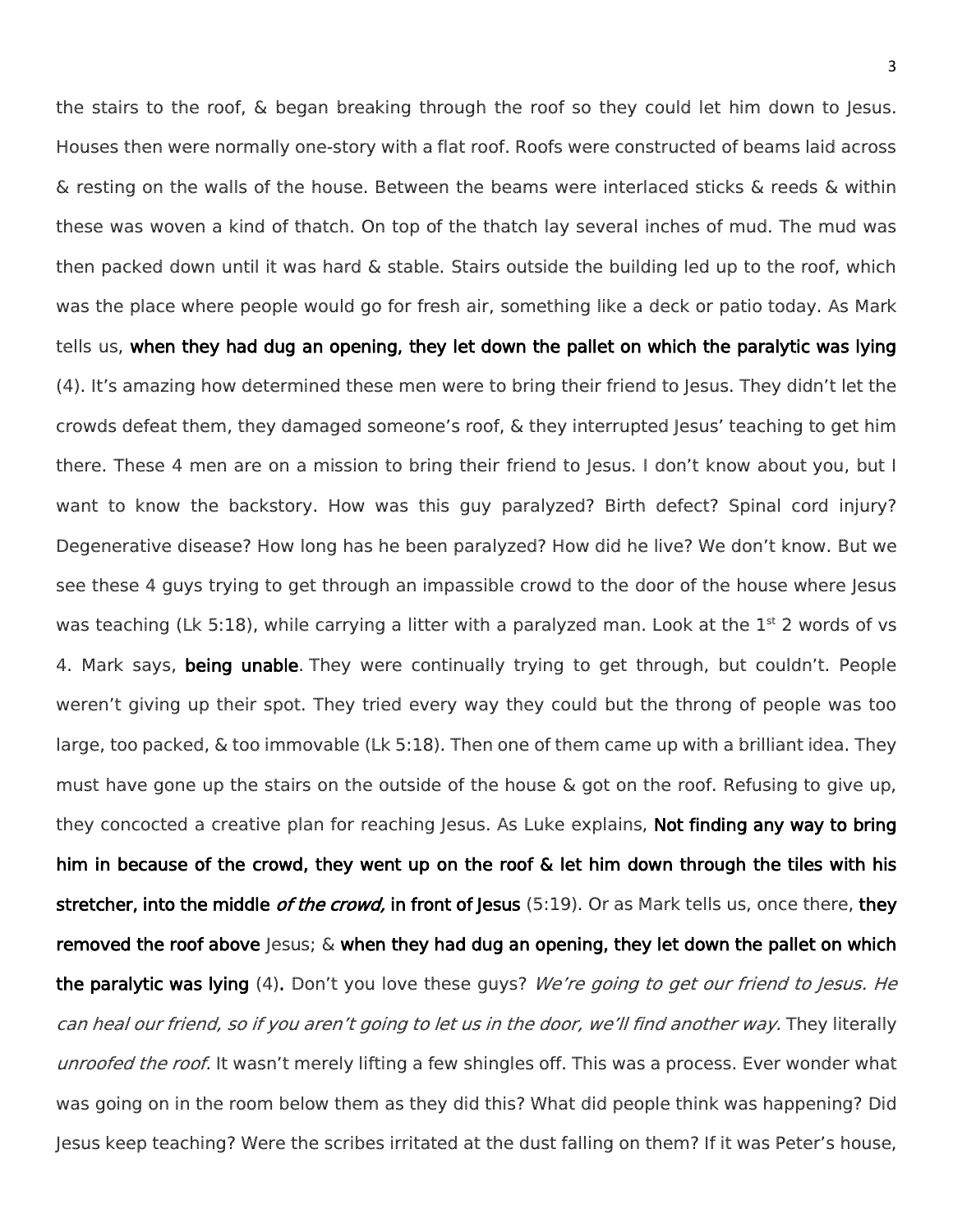was his wife or mother-in-law saying, Peter! They're wrecking our home! Do something! Whatever the case, finally some sunlight cracks through a small opening, which gets larger & larger while dirt & debris spills down on those inside. Was there coughing, concern, & comments like, *What are* you guys doing? Knock it off!? Once the opening was big enough, they lowered the pallet on which the man was lying. I don't think they brought ropes with them because this wasn't their original plan. Maybe they borrowed some of Peter's fishing gear to do the job. We don't know. But here he is & his friends had gone to extreme measures to get him to Jesus. I think we'll get to meet these guys in heaven because vs 5 tells us Jesus wasn't merely looking at the paralytic but was also looking at the 4 of them & He saw their faith. Don't miss that & we'll come back to it in a moment. But no one can doubt, they had...

A. Great love for their friend. They wouldn't be put off by the crowd & went to extreme measures to achieve their goal. They ignored the protests & judgments of those around them for the sake of their friend. Maybe he was family or someone they'd grown up with. Whatever the relationship, they loved him & whatever happened that day, healing or not, the paralytic was a blessed man because he had true friends. But along with great love, his friends also had...

B. Great faith in Christ. There's no way they would've gone to such extremes if they didn't believe that Jesus could heal their friend. A wavering faith would've objected when they couldn't get through the crowd of when they began lifting the stretcher up on the roof or began digging through it. Not these guys. They truly believed Jesus could & would heal him. Jesus saw their faith. This is the 1<sup>st</sup> mention of faith in Mark & he links it with actions rather than with knowing or feeling. All 5 appear to have faith. We know nothing of the beliefs of them except that they take action, including outwitting crowds & removing roofs to ensure their friend is brought to Jesus. The paralytic man wouldn't have let them do this if he too didn't have faith. Faith, as we see here, isn't knowledge about Jesus but active trust that Jesus is sufficient for one's deepest  $\&$  most heartfelt needs.<sup>4</sup> Maybe they were present at the miracle night in Mk 1:32. Maybe they were related to others who were healed. Maybe one of them had been healed themselves. We don't know. But we do know that

<sup>4</sup> James R. Edwards, *The Gospel according to Mark*, The Pillar New Testament Commentary, p 76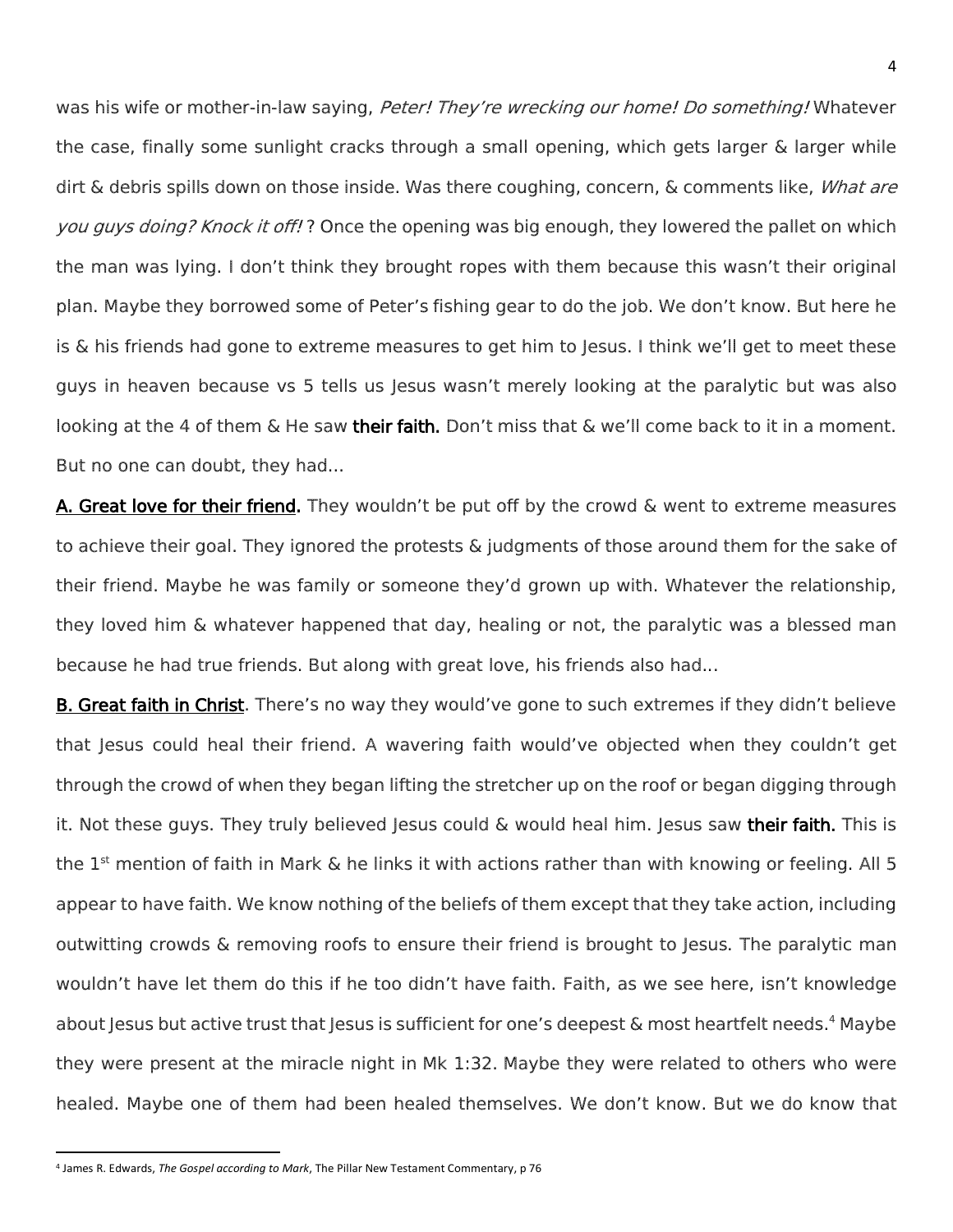they knew Jesus could heal their friend. As we watch these men, you can almost hear the words of Heb 11:6 when it says, Without faith it is impossible to please God, for he who comes to God must believe that He is & that He is a rewarder of those who seek Him. That's the real picture of faith. Faith is rooted in truth, in God's declaration of who He is. It's rooted in the truths of the gospel. Faith isn't some kind of religious leap in the dark. It's rooted in truth, but it's not just that. It's important to know that faith is never just theological. Faith is never just conceptual. Faith is never just a mental approval to something. Faith is always action. It's always a way of living. It's always a lifestyle. With these 4 friends we see…

1) Their faith was persistent. Once they got their friend on the stretcher, there was no stopping them. When they hit a dead end or faced an obstacle, they said, Let's try another way. They didn't give up. Their faith showed its reality by its determination & stubbornness in refusing to give up hope. This could be an illustration of  $|s\>2:26$ , faith without works is dead, showing that true faith, unless it shows its reality by action, is unreal & self-deceptive, & can't be expected to save.<sup>5</sup>

2) Their faith was creative. They could have easily given up. No one would blame them. But because they trusted Christ's ability to heal, & since they loved their friend, their faith became inventive. Since we can't get through the door, let's go through the roof! Their faith was persistent, creative, &...

3) Their faith was sacrificial. I assume someone had to pay for the roof or repair it themselves. That would take time, labor, & expense. One commentator said, A faith that brings God's power to the world is always willing to pay the price.<sup>6</sup> How is this kind of faith seen? In service. In action. In attitude. That's what it means to live by faith. Oh, that God would give us this kind of faith, that we wouldn't only believe the truths of the gospel, but those truths would change the way we live so we can say we're doing what we're doing because we truly believe & have faith in God. We need to be faithfully persistent, sacrificial, even creative in our dependence on Jesus, just like these

 $\overline{\phantom{a}}$ <sup>5</sup> R. Alan Cole, *Mark: An Introduction & Commentary*, vol. 2, Tyndale New Testament Commentaries, p 121

<sup>6</sup> R. Kent Hughes, *Mark: Jesus, Servant & Savior*, vol. 1, Preaching the Word, p 64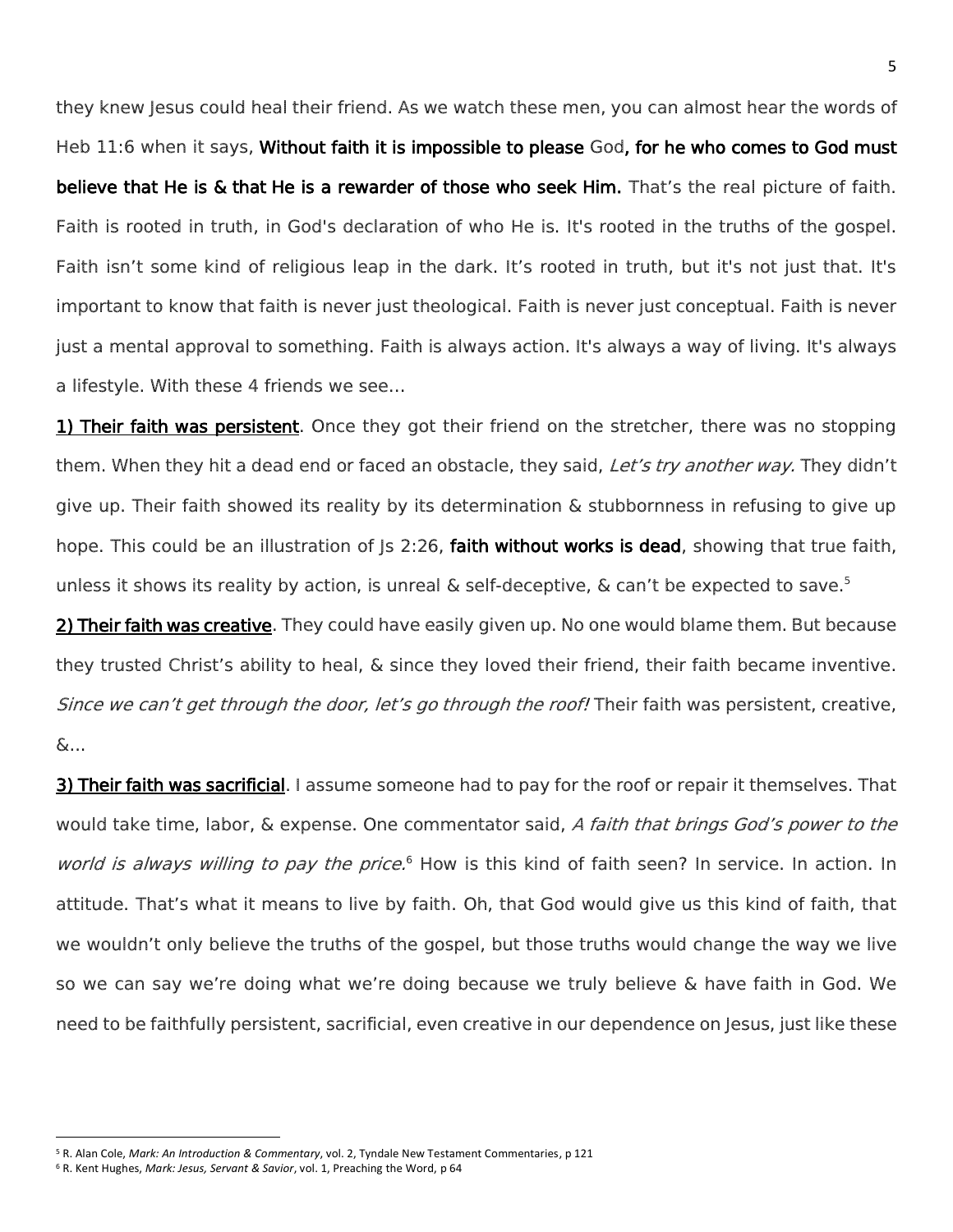4 were. & now, the scene turns to the center of the room where the Prince & the paralytic meet face-to-face, resulting in…

## 3. The Pardon Look at vs 5.

Jesus doesn't say, What are you doing? I'm busy here. Get out of here & we'll talk another time. No, not at all. But it doesn't seem He understands. Jesus sees their faith & what He does next demands attention. Now imagine the crowd watching & listening to Jesus teach. Then the roof begins crumbling & a guy is lowered down. What an amazing event! What's Jesus going to do? My guess is that everybody was thinking, *We know exactly what He's going to do.* It was obvious that the biggest need in this guy's life is for healing, right? You'd think that's exactly what Jesus would be thinking, but it's not. He turns to the paralyzed man, & instead of saying, *Rise up, be healed*, He says, Your sins are forgiven. I can imagine the guy saying, Um, thanks, but that's not what I'm here for. I've got a more immediate problem. I'm paralyzed! There's nothing in the text that suggests he was looking for forgiveness; he was looking for healing. Notice too that Jesus didn't say, Sir, your sins are forgiven. He addressed him as a son & told him his sins were forgiven. Son is more than a term of endearment or affection, although it is that. It's a word of a superior who acts with authority & benevolence.<sup>7</sup> Jesus looked past the physical needs of the man's body & saw the deeper need, the spiritual need of the forgiveness of his sins. Jesus knows something this man doesn't. He has a much bigger problem than being paralyzed. It was as if Jesus was saying to that crowded room of people & those who were straining to hear in the street outside:

You see this man, unable to walk, & you immediately think of his tragic circumstances. You pity him because of the many things he can't do. You know how disappointed he must be about the circumstances of his life. When you see him you can't help but think of anything worse than to be paralyzed. Your heart goes out to him & you'd rejoice to see him healed, able to use his legs again, able to walk about as you can. All of that is well & good & perfectly understandable. I feel that way about him myself. My heart goes out to him. But it's essential you understand that lame feet & useless legs aren't this man's or any person's primary problem. You look only at the outward & the immediate condition of this man. I look deeper & find a far more serious & dangerous disability than being unable to walk. His legs will make his life hard in this world but his sins will ruin it in the life to come. His useless legs keep him from walking & running but his sins bring the judgment of God Himself! It'<sup>s</sup> far better to be paralyzed in this world & go to heaven in the next than to have working legs in this world but find oneself in hell for eternity. & so, caring for this man as I do, I say to him not, "Rise & walk," but "Your sins are forgiven."

<sup>7</sup> James R. Edwards, *The Gospel according to Mark*, The Pillar New Testament Commentary, p 76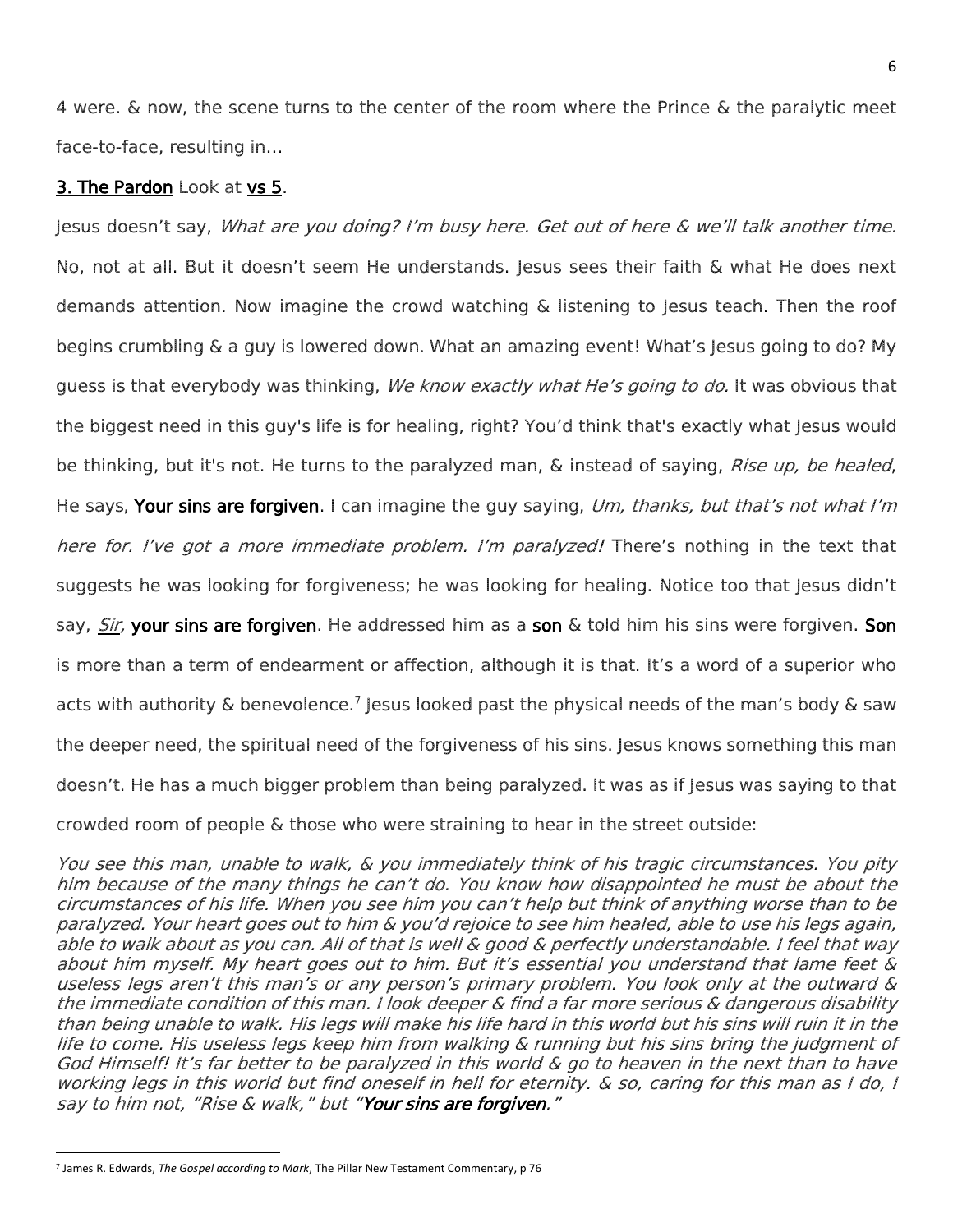What is more, I imagine Jesus saying, you think nothing could be more exciting than to see a crippled man miraculously made well. But you aren't measuring things correctly. Nothing more is required of Me to heal this man than that I say so. I have authority over illness, as you've already seen. If I should say, "Get up & walk," he'd get up & not only walk but run & dance. That would be a miracle because no physician can do such a thing. But to forgive this man's sins requires so much more than just saying it. It will require the greatest thing that's ever been done by God Himself. It will take more to forgive this man's sins than it took to create the entire universe, to hang the stars in their places, & to direct the forces that hold it all together. When God created the universe He only had to speak & it was so. Recreating this man's legs is nothing compared to that. But to forgive this man's sins requires the Father, the Son, & the Holy Spirit to do far more difficult things. It requires nothing less than My incarnation, with the disgrace, the suffering, the humiliation, & My death in your place. That's what's required to forgive even this one man's sins.

Do you see Jesus' point? It's a far greater thing to be forgiven by God than to be healed of even the worst physical condition known to men. Jesus is saying to him, I understand your problems. I've seen your suffering. I'm going to get to that. But please know your biggest problem isn't your health or your suffering. It's your sin.<sup>8</sup>

The paralytic & the 4 who carry Him are all determined to see Jesus, because they're all trusting that Jesus can, & hopefully will, heal him. Even though they interrupt His teaching, Jesus didn't rebuke them but approved of their faith. He attributed all their effort of going up on top & breaking through the roof & lowering their friend down as a good thing. It was **their faith**, it's plural. It's referring to all 5 guys. As they drop the paralytic in the Lord's lap, Jesus commends their faith by immediately turning His attention to their suffering friend by saying the greatest words ever spoken. Son, your sins are forgiven. Why does Jesus say this? Why doesn't He say, Son, you're healed, you're no longer paralyzed? That's why they brought him to Jesus. Why does Jesus start with forgiving his sin? Obviously, forgiveness of sin is the paralytic's greatest need. Cripples then suffered social stigma & the culture made it even worse by the belief that all disease & affliction were the direct result of your sin. If you were sick it meant God was angry at you. Think of Jn 9:1-2 as an example. It says, As Jesus passed by, He saw a man blind from birth. & His disciples asked Him, 'Rabbi, who sinned, this man or his parents, that he would be born blind?' The Rabbis even had a saying, *There is no sick man healed of his sickness until all his sins have been forgiven him*.<sup>9</sup> Though it's true that affliction, pain, & hardship are the result of the presence of sin in the world,

 $\overline{\phantom{a}}$ <sup>8</sup> Timothy Keller, *Jesus the King: Understanding the Life & Death of the Son of God*, pp 29–30

<sup>9</sup> William Barclay, ed., *The Gospel of Mark*, The Daily Study Bible Series, p 47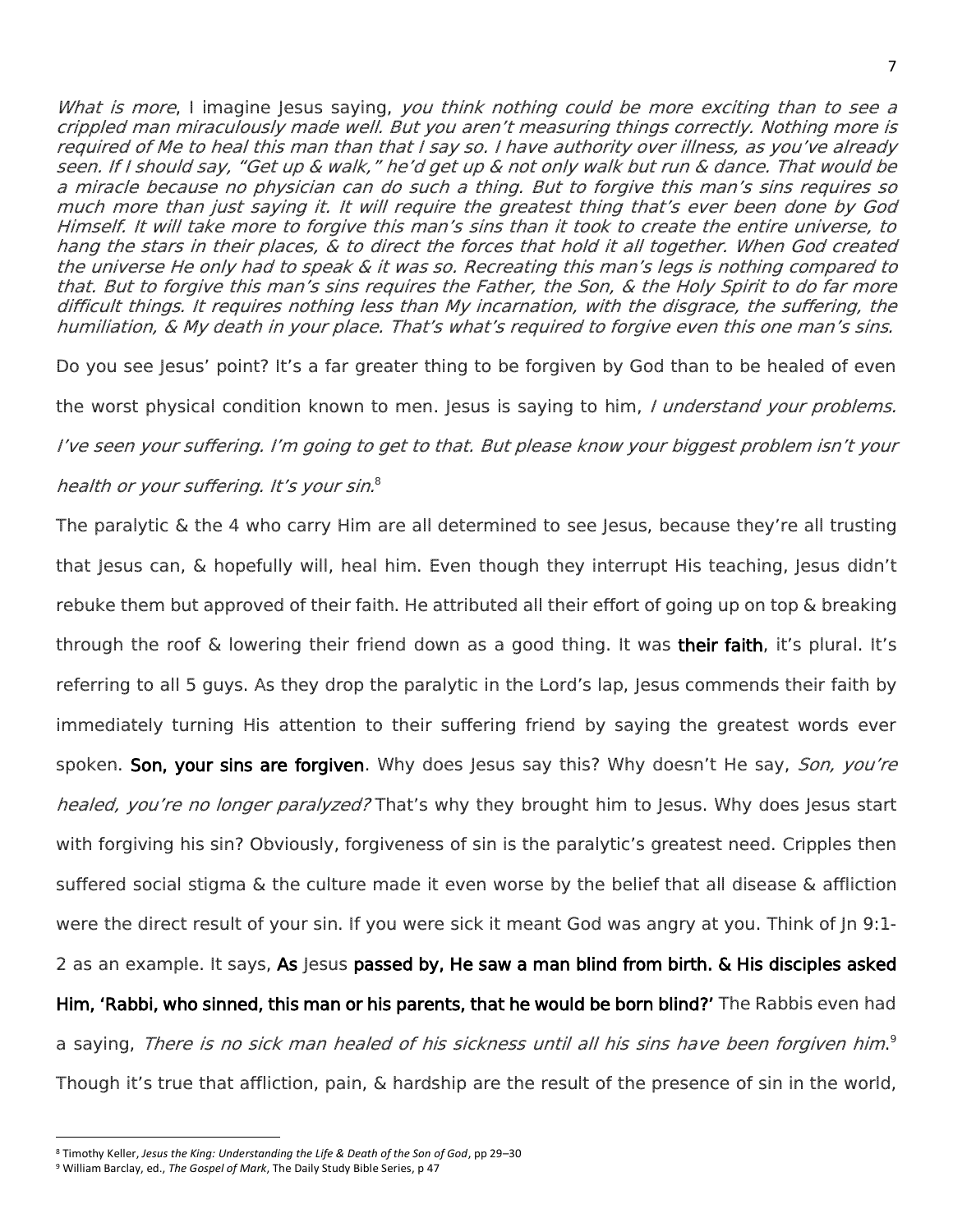they aren't necessarily brought on by the specific sin of the person who's suffering. Like his fellow Jews, the paralytic probably believed his condition was punishment for his sin or that of his parents. That thought would intensify the weight of his suffering. In his mind, & in the minds of those around him, they all thought his paralysis was an indicator of his sinfulness & God's judgment for it. But by faith he was brought to Jesus. & although his theology was wrong, he was right in believing Jesus could help him. Forgiveness of sin is the paralytic's greatest need. Forgiveness of sin is God's greatest gift, because it meets our greatest need. Why? Because we're all full of sin, stained with sin, corrupted by sin, dead in sin, & need to be forgiven of sin. Like a credit card bill of a billion dollars that can never be repaid, we're in debt to God for sin & someone must pay our bill or we're going to suffer the eternal consequences. Sin is transgression of God's law, defiance of God's character, & defiling of God's image. Sin is rebellion against God & ingratitude toward God. The Bible uses words like *iniquity*, which pictures moral uncleanness. It's not just that we do wrong things. We're morally unclean. *Transgression*, which is high-handed sin. It's that drive that's inside us to willingly step over God's boundaries. *Sin*, which is our inability to rise to God's standard, missing the target every time. Sin affects the body, mind, & soul, & is incurable through any human means. Sin brings people under the dominion of Satan & under the wrath of God. Sin subjects us to trouble, emptiness, lack of peace, & results in eternal hell if we don't repent. For all have sinned & fall short of the glory of God (Rom 3:23). We're all in trouble & in a horrible, fallen condition. That's what makes forgiveness for sins the greatest news in the world. & it's what makes vs 5 so

amazing, Son, your sins are forgiven. No one else could even come close to making that promise.

But Jesus is God. He possesses the same authority as God. One commentator puts it this way,

Jesus utters no intercessory prayer to God for forgiveness & healing. He completely bypasses any priestly atonement ritual. He's not taking the role of a priest who could pronounce the forgiveness of sins on the basis of repentance, restitution, & sacrifice. He's not speaking on behalf of God as if He had God's power of attorney. Jesus remits sin on His own authority as if He were God. $^{10}$ 

There's no question what Jesus is doing here. He's claiming for Himself to be equal with God, the One who forgives sin. He makes it very clear. The deepest need of each of us isn't for good health,

<sup>10</sup> David E. Garland, *A Theology of Mark's Gospel,* p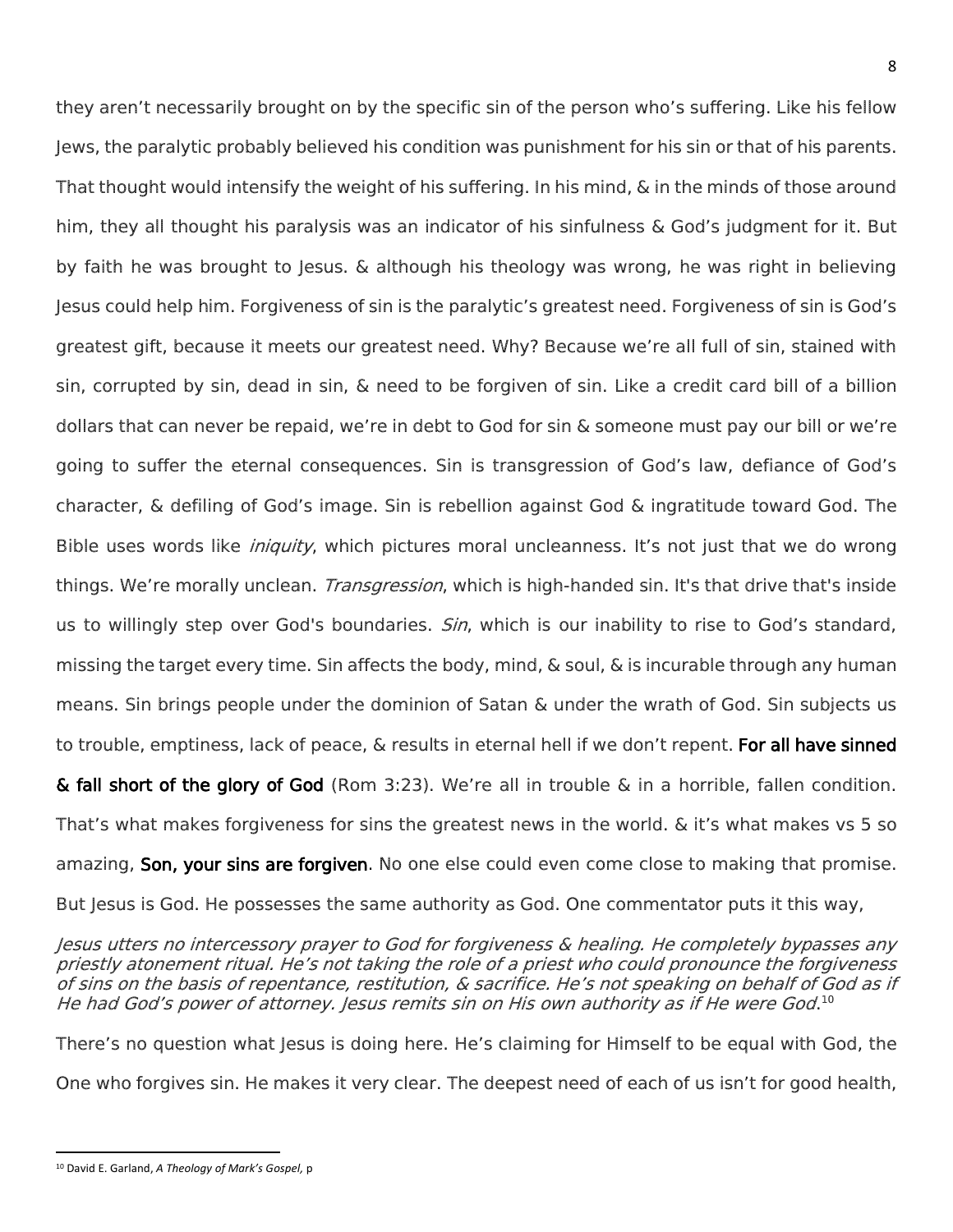education, justice, or financial security. The deepest need of every person is God's forgiving, empowering, delivering grace. & once we experience it we must live that reality in our everyday lives. Try to feel the full impact of what Jesus says. Here are 8 truths from the phrase, Son, your sins are forgiven:

1) Jesus' forgiveness is intimate. Jesus didn't send an e-mail or phone call. It was personal. Jesus says, Son, sharing tender-hearted words of comfort & caring affection. As the paralytic comes to Jesus, Jesus lovingly identifies Himself with the paralytic & calls him, son. That's the intimacy that belongs to all of us who are His children.

2) Jesus' forgiveness is a fact. Your sins are forgiven. The verb forgiven doesn't indicate possibility or wishfulness. It's a fact, a stated reality, a certainty. When you're forgiven by Christ, it's set in stone, done, completed, certain, both now & forever.

3) Jesus' forgiveness is accomplished for you. The words are forgiven don't allow you to take any action in your forgiveness. The paralytic had nothing & could offer nothing for his forgiveness. When Jesus says to the paralytic, Your sins are forgiven, He means the forgiveness is done for him. It's Jesus who accomplishes this. Only God can forgive sins, & only a man can be a substitute for people & die in our place, & thus pay the wages of sin, which is death. & only Jesus was both God  $\&$  man. He alone accomplished our forgiveness  $\&$  He makes it clear by saying, Your sins are forgiven.

4) Jesus' forgiveness is enduring. Jesus makes it clear that forgiveness isn't temporary. When Jesus says, Your sins are forgiven, He means your sins are continually, ceaselessly, always & forever forgiven. Jesus is saying to the paralytic, My son, your sins are forgiven at this very moment & will continue to be forgiven forevermore. You've received a full pardon. All sin, past, present & future, has been taken care of by Jesus for you if your faith is in Him. &, because He is eternal, your forgiveness is eternal & enduring.

5) Jesus' forgiveness is repairing. When Jesus says, Son, your sins are forgiven, the word for sins has the idea of missing the mark, deviating from the truth, violating the law, & neglecting responsibility. In other words, you're a lying, lazy, guilty criminal who rebelled against your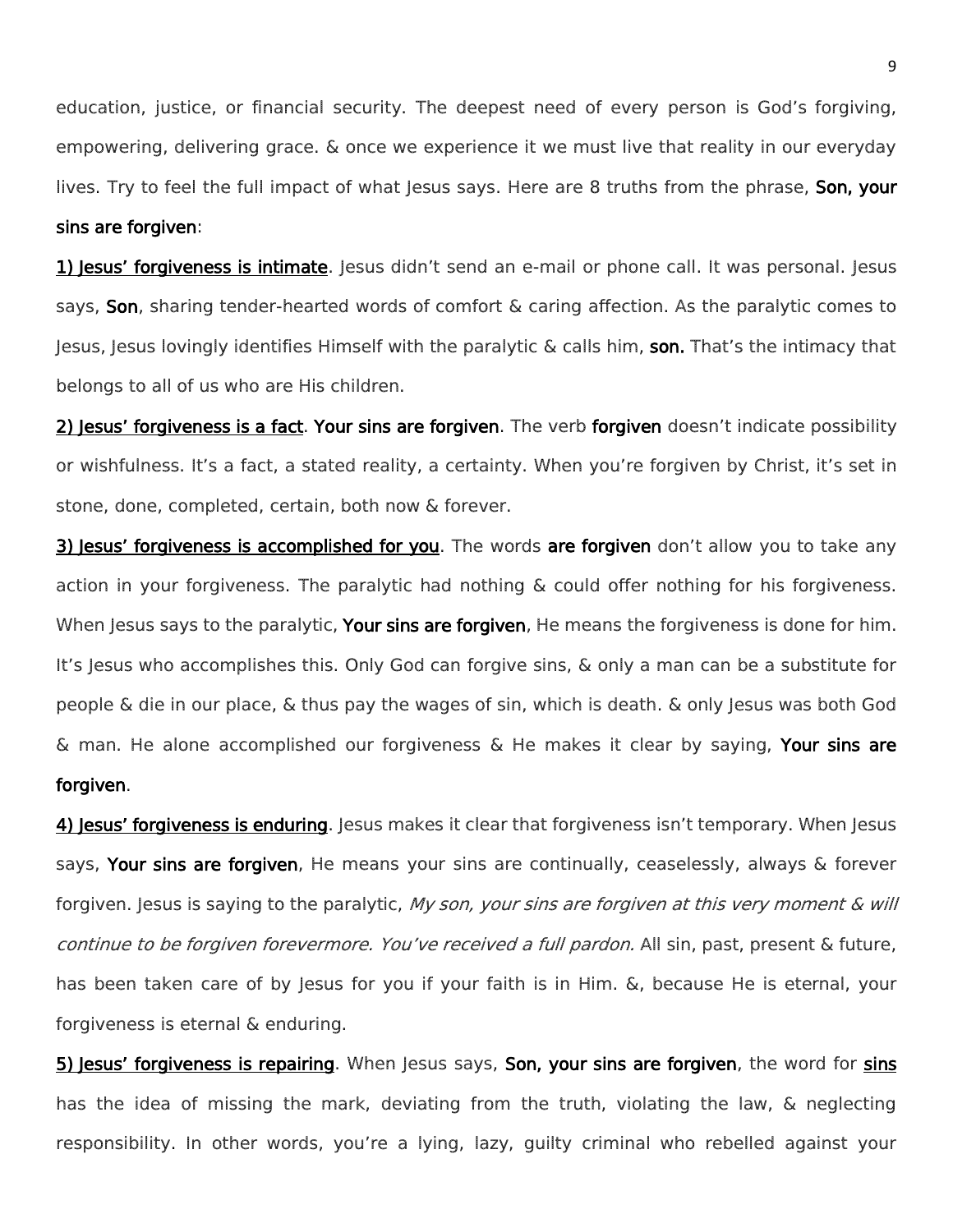Creator's perfect plan for your life & defiantly went your own way. But when you're forgiven of your sins that relationship is repaired. It restores you once again to know God intimately, relationally, & to be able to walk with Him now & forever.

6) Jesus' forgiveness is comprehensive. As Jesus looks down at this man who was dropped in His lap, He says, Son, your sins are forgiven, not, *your sin is forgiven*. Not merely the single sin which may have led to his condition. Not merely the sin which he & others wrongly thought brought about his paralysis. No, Jesus says, all your sins are forgiven. That's good news for the paralytic & good news for us. Not merely the sins that broke us & brought us to Jesus, but all our sins since then, today, & until our death have been paid for by Christ on the cross. Jesus said, It is finished (Jn 19:30). It's all inclusive & comprehensive.

7) Jesus' forgiveness is freeing & brings deliverance. The verb forgiveness is literally translated are *being sent off*. It's the sending, driving, or pushing away of our sins. **Forgiveness** is doing away with sins. Is there any sweeter truth than that we're forgiven? Our sins are done away with, driven from us, & sent off. David declared in Ps 103:12, As far as the east is from the west, so far has He removed our transgressions from us. In Micah 7:19 the prophet tells us that when God forgives sins He casts them into the depths of the sea. In Jer 31:34 God declares, I will forgive their iniquity, & their sin I will remember no more. The OT likens God's forgiveness to His casting sins behind His back (Is 38), wiping them out (Is 43), & trampling them under His feet (Micah 7). When you come to Christ your debt has been paid. Your slate is wiped clean. Your offenses have been forgotten. Your stain washed white. Your darkness made light. Your crimes pardoned. Your betrayal acquitted. & your offenses forgiven. You've been delivered & your sins have been sent away. Each word of this powerful sentence, **Son, your sins are forgiven**, hit the paralytic, everyone in the room, & all of us today, like a cannonball. In fact...

8) Forgiveness is Jesus' emphasis. When Jesus says, Son, your sins are forgiven, He speaks the word forgiven with great emphasis. It comes 1st in the sentence: *forgiven are your sins, Son*. Forgiveness is the greatest of all miracles. Our God can forgive the sins of unholy people through His holy Son. In the OT they slaughtered & bled out animals in a gory demonstration of death for sin in the hope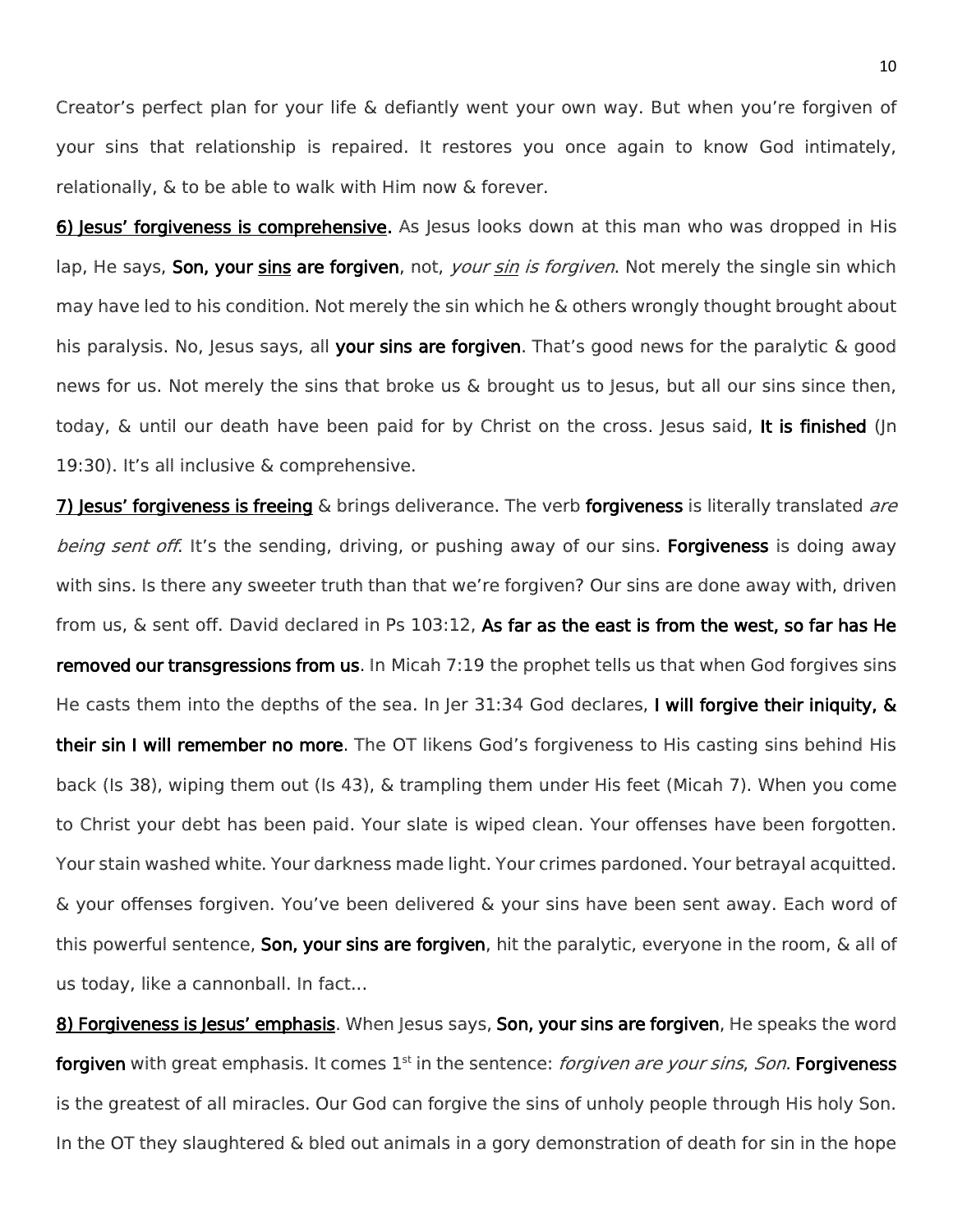of forgiveness. Today we look back to when God became a man in the person of Jesus, lived sinlessly, & then offered Himself on the cross, dying in our place. There, the Lamb of God bore all of God's punishment for the sins of His children. He paid the price for your sin in His death, & satisfied the wrath of God for your sin, taking your place. He died for your crimes, He suffered because you were guilty, & He bore God's anger because of your sin. But it's only as you put your trust in Jesus that you can be forgiven. Only as you turn from your sin in repentance & turn to Christ with faith can you be saved. PRAY

COMMUNION – Forgiveness, salvation is a wonderful thing. It's infinitely more important than your health & it's also infinitely more difficult to achieve. To be freed from one's sins requires a far greater power than to be healed. To be forgiven, to have peace with God, to have the prospect of eternal life, is a state & condition vastly more wonderful than even that of sound legs for a man who's never been able to walk. Forgiveness is the thing that no one but God can do. No angel in heaven, no person on earth, no church, no preacher, or priest can take away the sinner's guilt, & grant him peace with God. They may declare with authority whose sins God is willing to forgive. But they can't absolve by their own authority anyone's sins. This is God's prerogative alone, & He's put it in the hands of His Son, Jesus Christ. Let us remember how great a blessing it is that Jesus is our great High Priest & our sacrificial Lamb, & the only One we can go to for forgiveness. We must have a Priest & a Sacrifice between ourselves & God. God's righteousness & justice demand an atonement for our sins. God's holiness makes it absolutely necessary. Without an atoning priest there can be no peace for us. Jesus is the One we need to say to us, *Child*, your sins are forgiven. He is powerful to forgive & pardon & tender-hearted & willing to save.<sup>11</sup>

The writer of Hebrews tells us,

The *former* priests, on the one hand, existed in greater numbers because they were prevented by death from continuing, but Jesus, on the other hand, because He continues forever, holds His priesthood permanently. Therefore He is able also to save forever those who draw near to God through Him, since He always lives to make intercession for them (7:23-25).

<sup>11</sup>

<sup>11</sup> J. C. Ryle, *Mark*, Crossway Classic Commentaries, pp 21–22